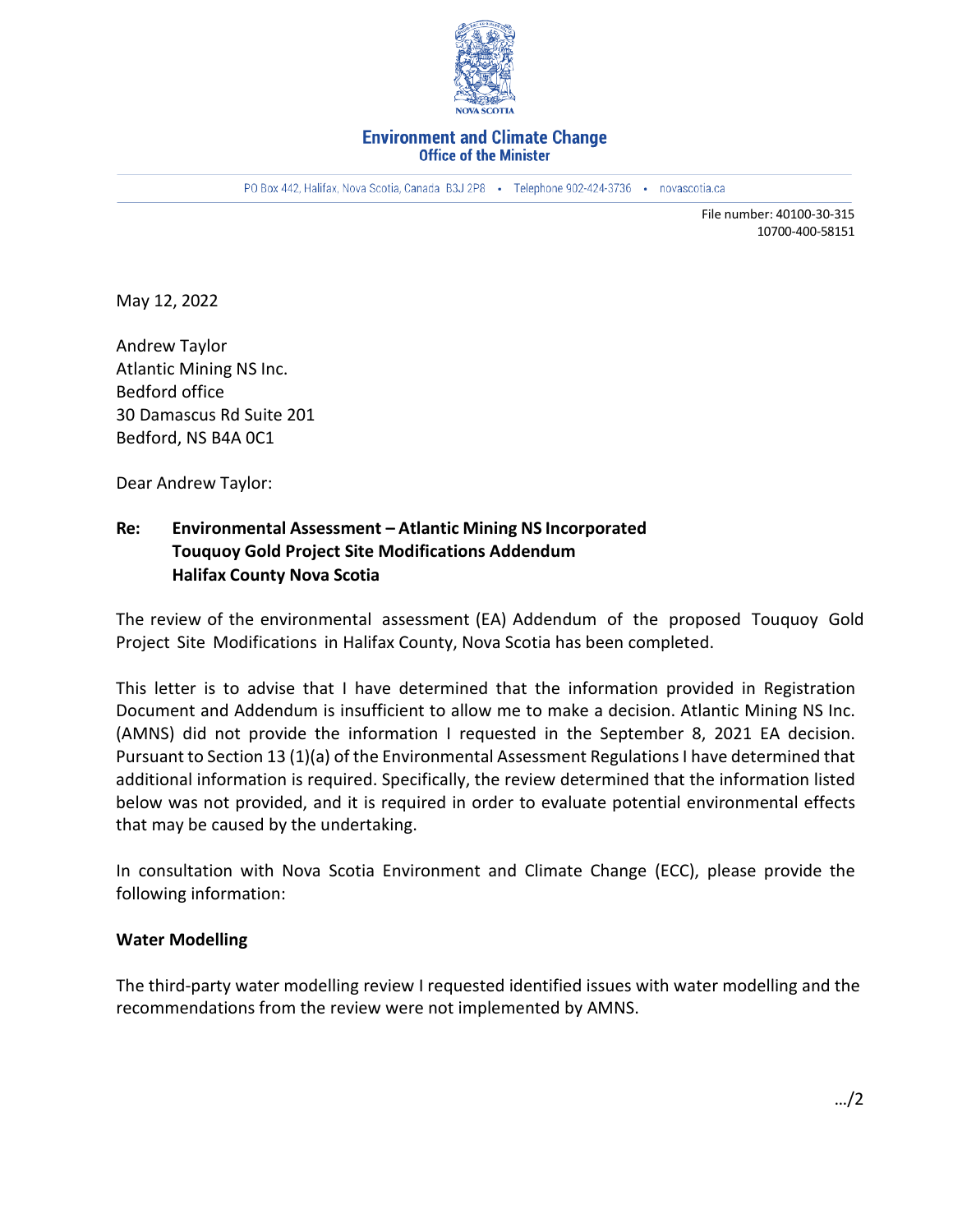# **Touquoy Gold Project Site Modifications Addendum Page 2**

- Address the recommendations proposed by Wood Environmental & Infrastructure Solutions in the *Water Modelling Third-party Review of the Touquoy Gold Project Site Modifications* including but not limited to:
	- All comments and questions regarding identified in the Hydrogeological Site Investigation, modelling and present analysis of findings.
	- Complete hydraulic connectivity testing in all fracture/fault zones, identified underground mine workings, Ground Penetrating Radar anomalous areas and the overburden and upper weathered bedrock layers surrounding the pit.
	- Provide a clear conceptual outline with all significant processes for the groundwater flow of a conservative solute from the pit to the Moose River. Evaluate the hydraulic and attenuation factors being assumed and describe how these are incorporated into the groundwater model. Describe what mechanisms in the model would result in limitations to non-reactive solute transport. If the new evaluation indicates a change in conceptual approach, update and re-run the groundwater solute transport model.
	- Provide particle flowpath tracking for the area of the groundwater model between the pit and Moose River.
	- Present information to validate predicted tailings pore water quality and predicted open pit lake discharge water quality. Compare predicted values against water quality within the existing Tailings Management Facility.
	- Define the stratigraphy geologic layers (including overburden and upper weathered bedrock layers) and corresponding hydraulic conductivity measurements within and surrounding the open pit mine show how these are matched with the layers used in the groundwater model.
	- Provide in graphical cross-section format, data showing stratigraphic layering through the southern pit wall including geology, fault zones, underground working zones, elevations of the final pit water level, groundwater level and Moose River seasonal water elevations.
- Use all of the above information to update ground and surface water modelling and provide analysis.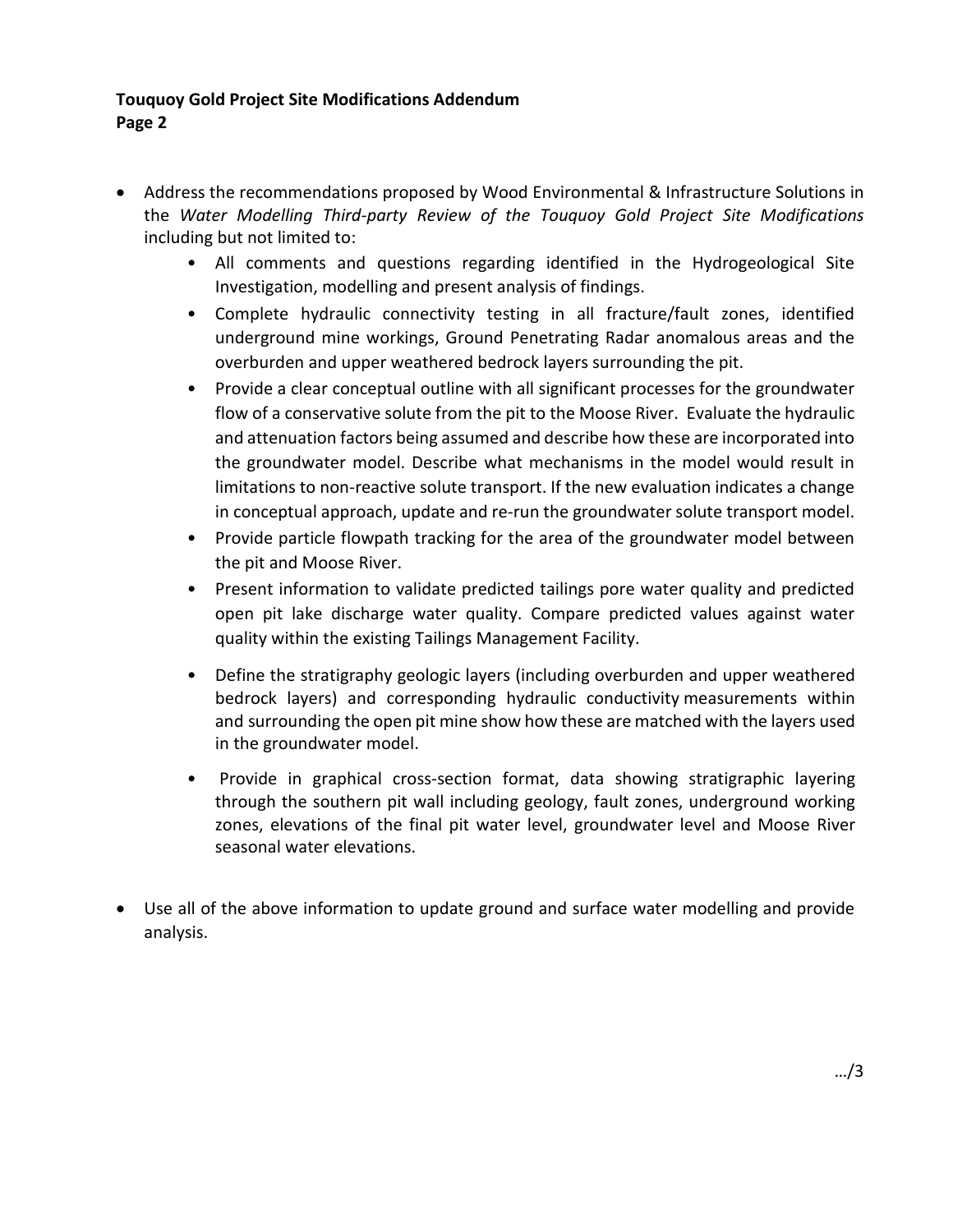# **Touquoy Gold Project Site Modifications Addendum Page 3**

## **Ground and Surface Water**

- Groundwater quality must be in compliance with the Industrial Approval for the site. Submit groundwater predictions for the site and compare to potable criteria and freshwater aquatic life criteria, as per the requirements in the Industrial Approval.
- AMNS did not describe how discharges would be protective of fish and fish habitat under the *Fisheries Act*:
	- Complete the assimilative capacity study of Moose River to be compliant with the Industrial Approval which uses SW-11 as the background station for quality and propose discharge criteria that will be protective of fish and fish habitat, in all areas of the Moose River. Incorporate Fisheries and Oceans Canada recommendations to determine summer flow conditions.
	- Complete an assimilative capacity study of Watercourse #4 that will be protective of fish and fish habitat. Incorporate Fisheries and Oceans Canada recommendations to determine summer flow conditions.
	- Options were provided for in-pit water treatment but a plan was not provided. Provide a detailed plan of how the open pit water will be treated to meet discharge requirements that will be protective of fish and fish habitat. Provide of schedule of when treatment will commence and end.

## **Mitigation Measures**

Mitigation measures were not adequately described in the Addendum:

- Provide signed stamped drawings of the proposed liner and/or all other proposed mitigation measures for the Touquoy pit and Watercourse #4. If concentrated grouting is proposed in localized fault zone(s) for the Touquoy pit, explain how the geological conditions will make this possible given its failure at the Tailings Management Facility in 2017 and, describe its durability and proposed schedule (i.e., before or after deposition).
- Provide information on the need and potential methodologies for grouting underground mine workings and fracture zones between the open pit and the Moose River.

## **Wetlands:**

• No alternatives to altering Wetland #15, a Wetland of Special Significance were provided. Provide analysis for avoidance of Wetland #15, a WSS under the ECC Wetland Policy.